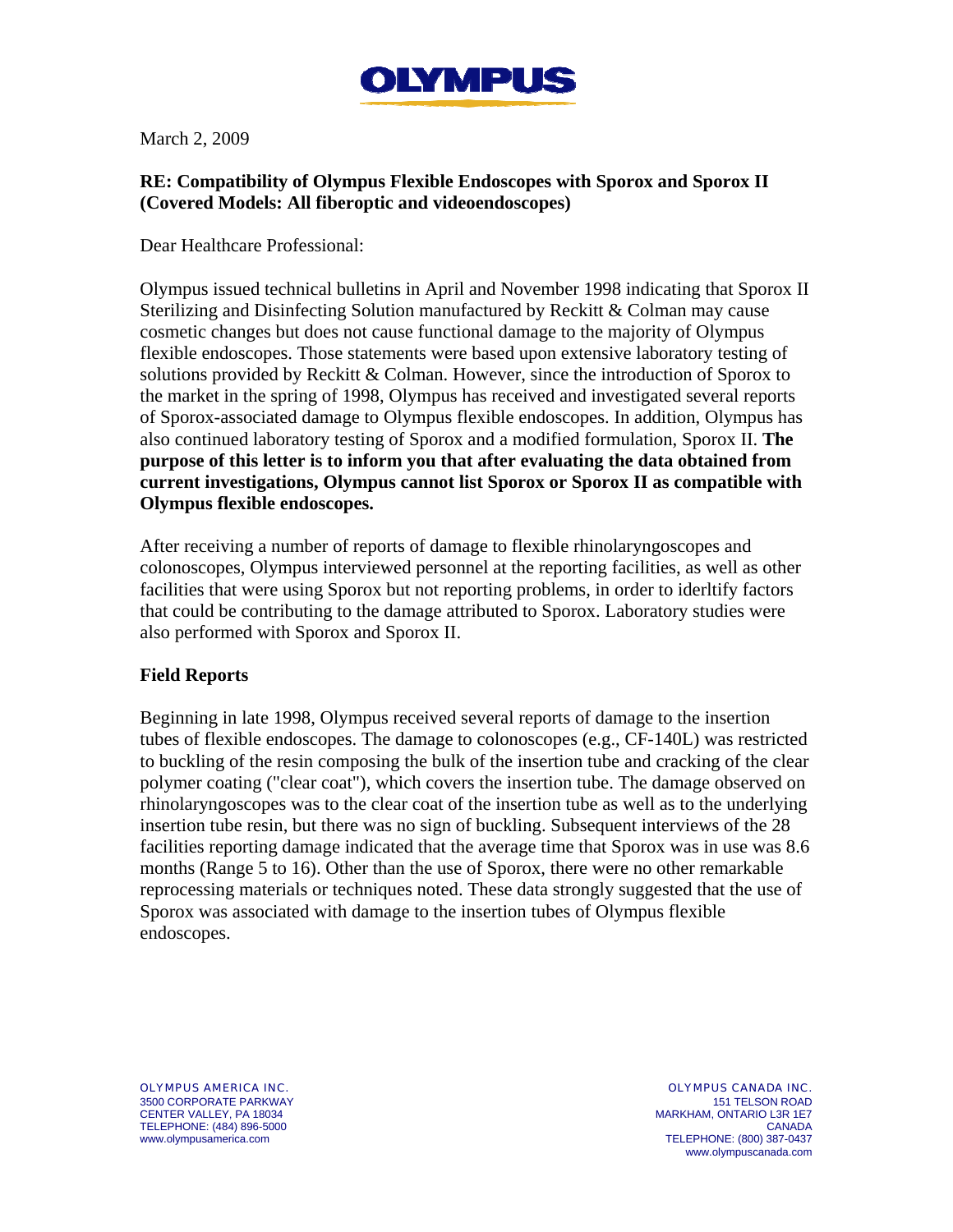

## **Laboratory Studies**

The reports of damaged endoscopes in clinical settings prompted a re-examination of previous compatibility studies performed with intact endoscopes. This review suggested that there might be reason to believe that damage could be confirmed if tested under the most challenging laboratory conditions. In order to gain insight into the recent clinical reports, isolated insertion tube materials were soaked in Sporox and Sporox II. In a preliminary experiment consisting of 500 hours of exposure of the outer portion of the insertion tube material, the material displayed damage similar to that previously seen at clinical facilities. Additional laboratory testing of Sporox II for 250 hours showed damage to the insertion tube clear coat, glues and some paints. Taken together, these laboratory studies indicate that Sporox and Sporox II are capable of damaging the insertion tube materials used in Olympus flexible endoscopes under controlled laboratory conditions.

The results of interviews and clinical inspections suggest that incomplete rinsing (at times leaving a white residue) and elevated temperature may play a role in damage or at least accelerate the damage. However, the new laboratory results confirmed that insertion tube damage can also occur at room temperature.

**At the present time it is not possible to predict if all models of Olympus flexible endoscopes or all clinical sites using Sporox will experience durability problems. However, the results of current investigations of damage to rhinolaryngoscopes and colonoscopes, and observations of damage to gastroscopes and flexible cystoscopes, form the basis for the current decision not to list Sporox or Sporox II as a compatible sterilantl/disinfectant for any Olympus flexible endoscope.** 

OLYMPUS AMERICA INC. 3500 CORPORATE PARKWAY CENTER VALLEY, PA 18034 TELEPHONE: (484) 896-5000 www.olympusamerica.com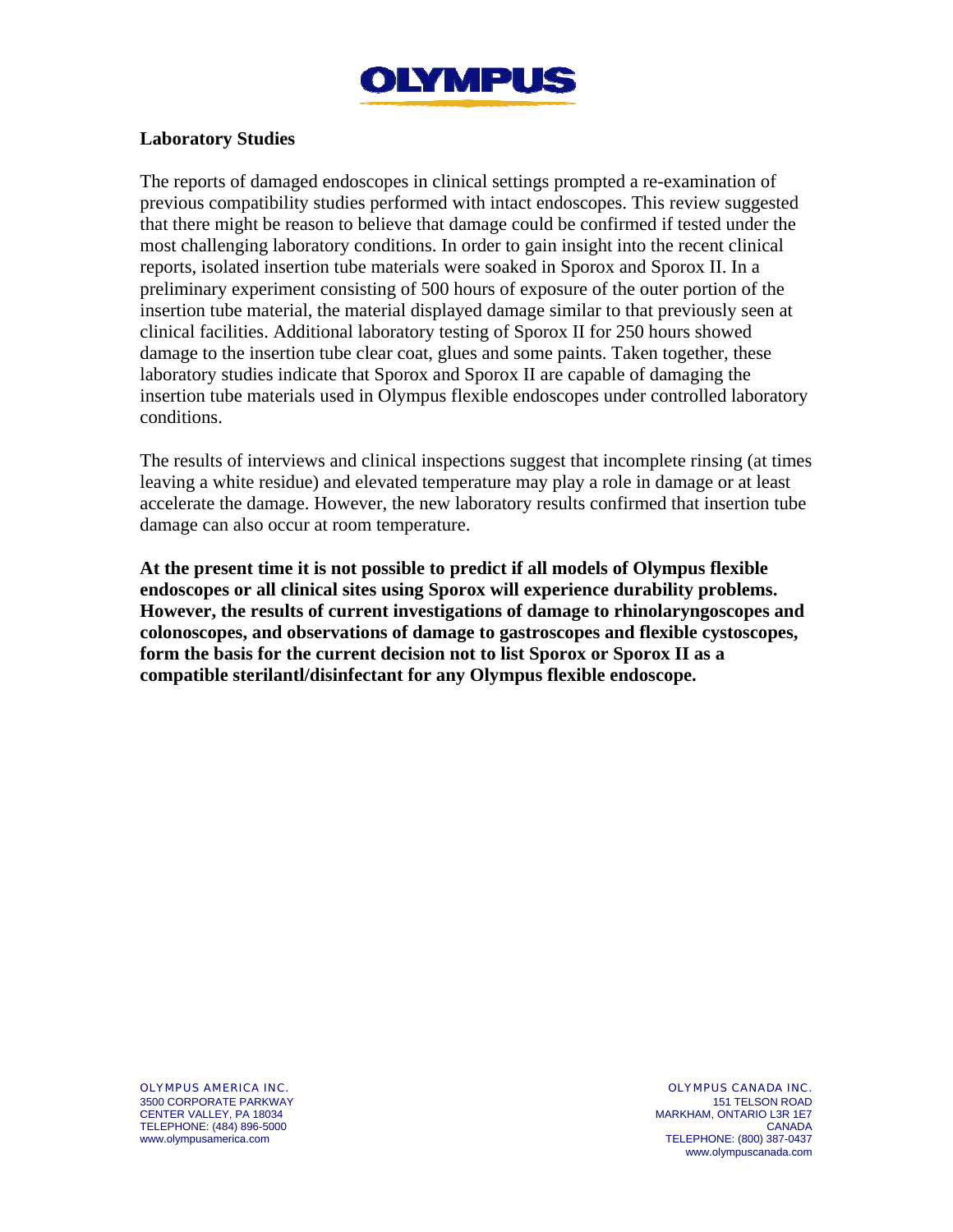

## Illustrations of Endoscope Damage After Repeated Exposure to SPOROX@ Sterilizing & Disinfecting Solution



Severe buckling of the insertion tube on a CF-140L colonoscope. The outer covering of the insertion tube has detached from the metal substructure below. This results in a loose, wrinkled outer cover. The wrinkles are particularly evident when the insertion tube is flexed.



Cosmetic damage to an ENF-P3 rhinolaryngoscope. The black anodized coating on various parts of the control section has been removed, resulting in a silvery and/or golden tinge. Similar loss of anodization is usually observed on portions of the light guide connector.

OLYMPUS AMERICA INC. 3500 CORPORATE PARKWAY CENTER VALLEY, PA 18034 TELEPHONE: (484) 896-5000 www.olympusamerica.com

OLYMPUS CANADA INC. 151 TELSON ROAD MARKHAM, ONTARIO L3R 1E7 CANADA TELEPHONE: (800) 387-0437 www.olympuscanada.com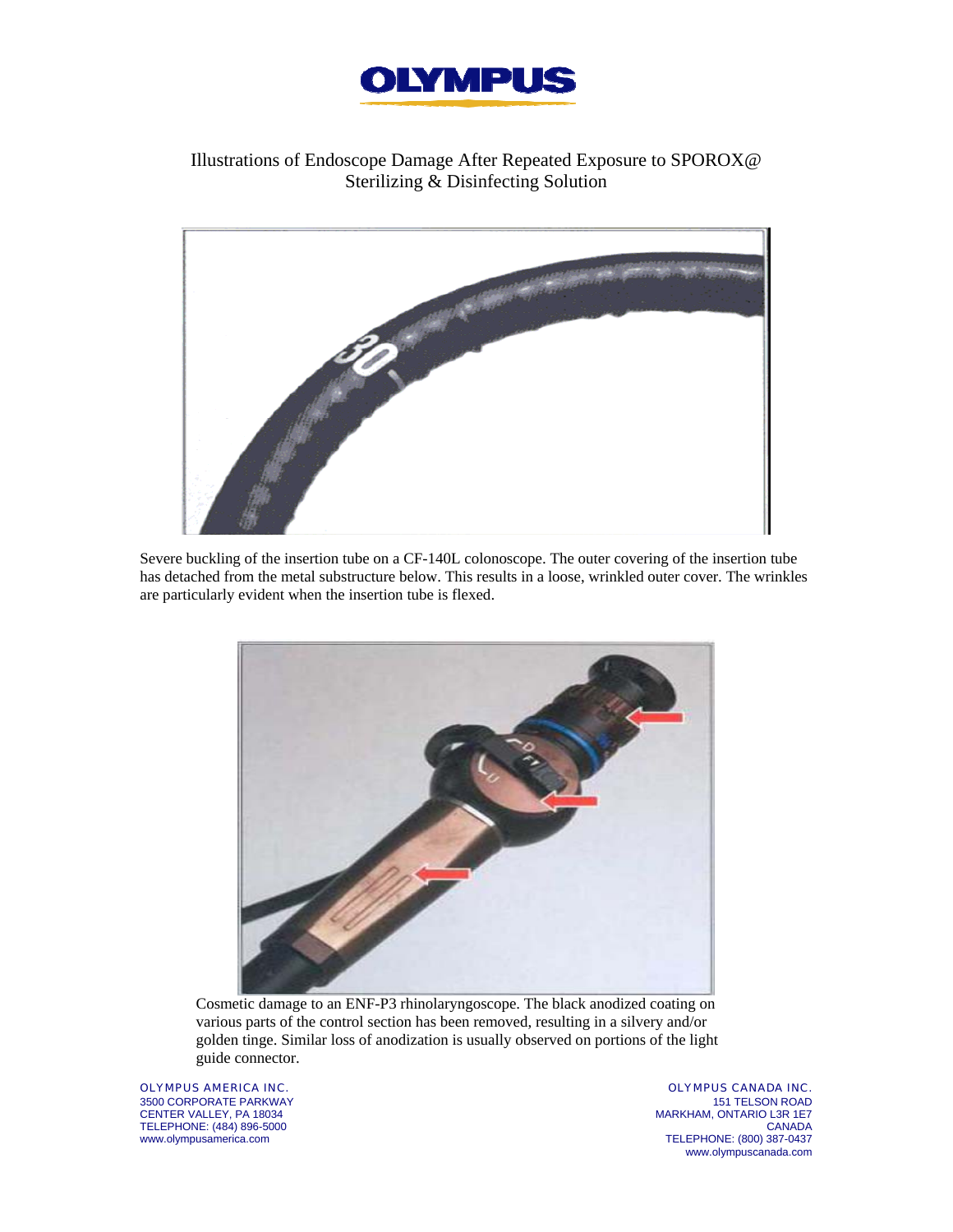



The normally smooth, shiny, clear outer coating on this GIF-140 gastroscope is now cracked and crazed. The topcoat of the insertion tube has started to peel as it deteriorates.



The insertion tube on this ENF-P3 shows erosion of the top shiny layer. Deterioration of the resin results in a roughened surface, erosion of the white markers, and finally tears in the coating itself.

OLYMPUS AMERICA INC. 3500 CORPORATE PARKWAY CENTER VALLEY, PA 18034 TELEPHONE: (484) 896-5000 www.olympusamerica.com